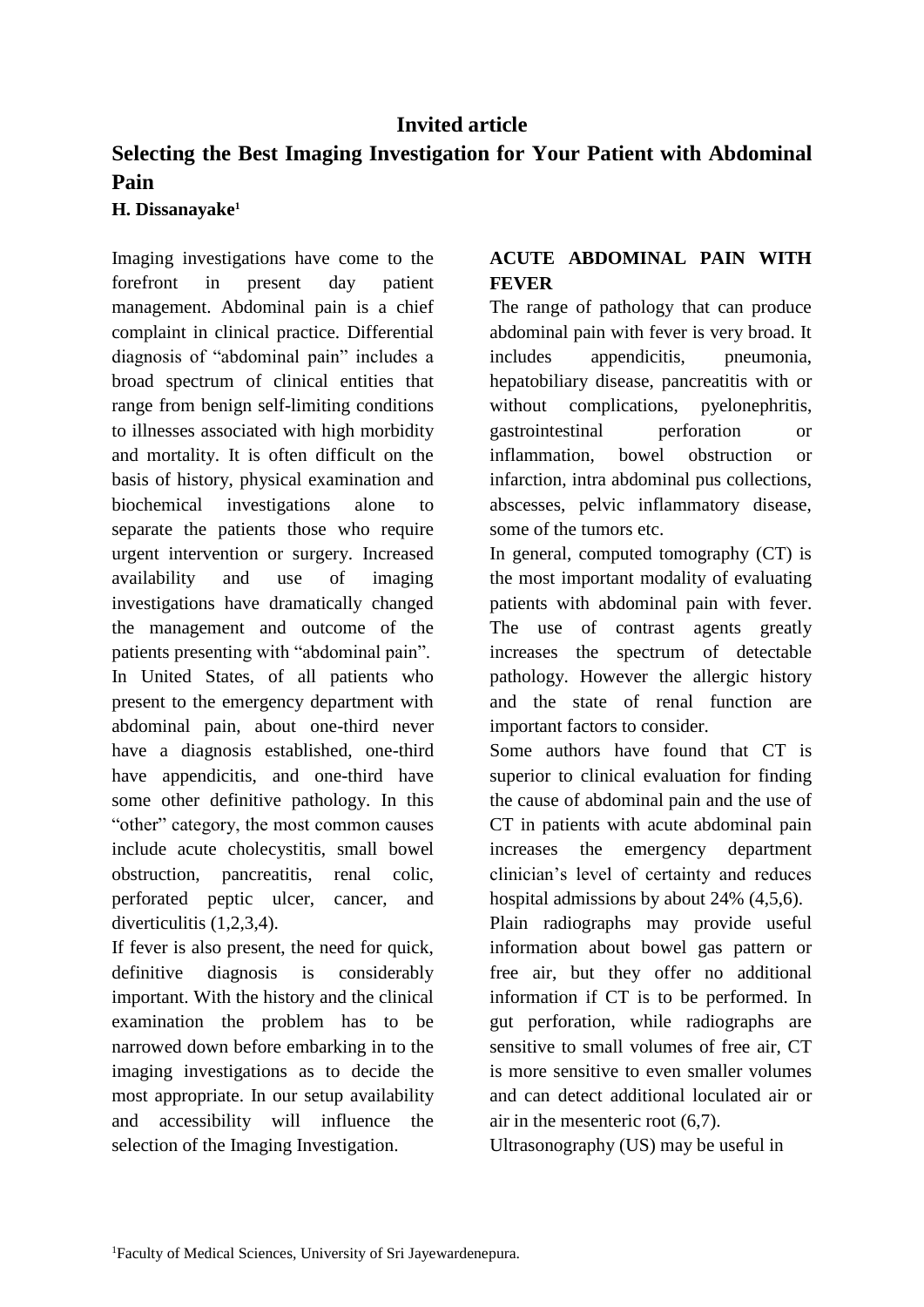selected conditions, like cholecystitis, cholangitis, liver abscess, appendicitis and US may be able to detect abscess or malignancy (such as lymphoma). The diagnostic yield in US is poor in the presence of increased bowel gas or free air. The shortcomings of US are partially offset by its lack of ionizing radiation, particularly in younger patients and in women of child bearing age.

Magnetic resonance imaging (MRI) offers imaging without ionizing radiation and has been shown to provide clinically useful information. The draw backs are the time taken for imaging and lack of free availability in our setup.

#### **ACUTE PANCREATITIS**

Imaging is done for various reasons in patients with pancreatitis; to detect the cause, for detection and classification of the severity of the process and to see its complications.

CT is the only imaging study that has consistently shown clinical value in predicting not only the severity but clinical outcomes as well. The CT severity index, as described by Balthazar in conjunction with clinical scoring systems is one basis for patient decision-making. The decision of when to perform CT depends on the overall clinical presentation and should be based on clinical assessment (1,8).

US is often performed in the evaluation of patients with acute pancreatitis since it has a high sensitivity in detecting gallstones. However, patients may not have gallstones but another etiology for their pancreatitis.

The use of MRI in evaluating patients with acute pancreatitis is gaining acceptance. It offers several advantages, especially with heavily T2-weighted sequences for assessing biliary and pancreatic ducts in its



**Figure 1: Axial CT scan with intravenous contrast show oedematous pancreas, indistinct pancreatic margins and surrounding retroperitoneal fat stranding, suggestive of acute pancreatitis***.*

entirety, and duct disruption can often be assessed easily, compared to other noninvasive imaging modalities.

Situation where IV contrast can be administered, it can be very helpful in assessing the presence of necrosis (6,9,10). The disadvantages of MRI are; it is often not readily available in an acute setting and the acquisition times are considerably longer than with CT.

#### **In acute pancreatitis situation following are to be remembered:**

In the acute setting, imaging should be performed only if clinically indicated.

- Initial imaging with CT may underestimate the severity of the disease.
- CT with IV contrast gives best overall assessment of the pancreas and complications related to pancreatitis.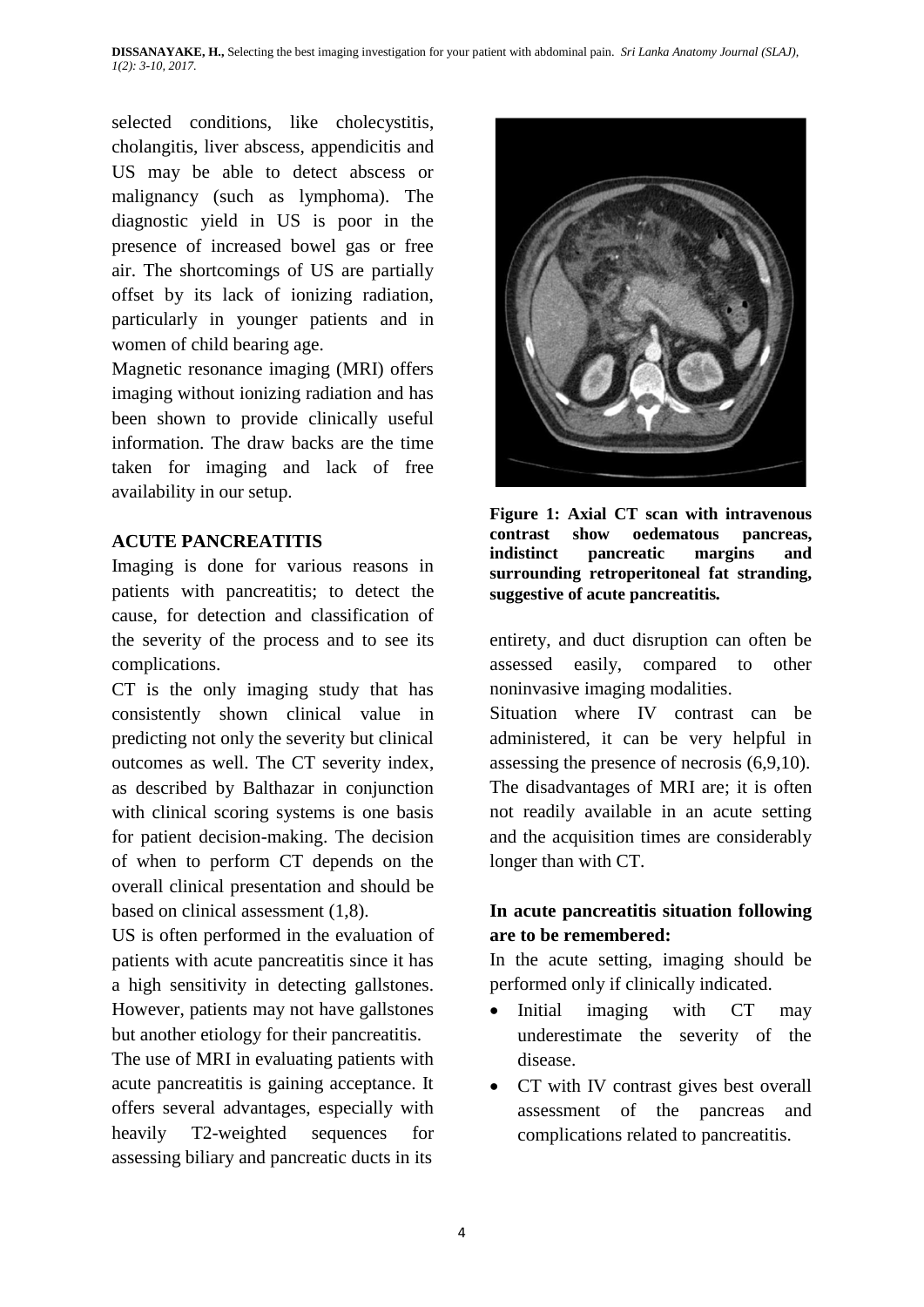- US is primarily used to assess gall stones.
- MRI with IV contrast and MRCP have the potential to be an all-inclusive examination for assessing pancreatitis.

### **ABDOMINAL PAIN WITH JAUNDICE**

The most common causes of obstructive jaundice are neoplasms of the pancreas, ampulla of Vater or biliary tract, choledocholithiasis, pancreatitis, and iatrogenic strictures of the biliary tree.

The methods used in evaluating the jaundiced patient today include US, CT, magnetic resonance cholangiopancreatography (MRCP), percutaneous transhepatic cholangiography (PTC), and endoscopic retrograde cholangiopancreatography (ERCP). These are effective to varying degrees in assessing both the cause and the site of obstruction; ERCP can also be therapeutic as well.

US is the least invasive and cheapest imaging technique available for evaluating obstructive jaundice. US determine the presence of obstructive jaundice by detecting dilated bile ducts. Inability to see the extrahepatic biliary tree (often because of interposed bowel gas) and the absence of biliary dilation in the presence of obstruction are drawbacks. US is less effective than CT or direct cholangiography (either PTC or ERCP) in determining the site and the cause of obstruction.

CT is more sensitive and specific than US in detecting biliary obstruction. In addition, the ability to determine the site and the cause of obstruction is greater with CT than with US. CT is strongly recommended as the primary modality for evaluating patients with suspected malignant biliary obstruction, both for diagnosis and for staging (3,6).

MRI can demonstrate both site and the cause of biliary obstruction. MR cholangiography has been shown to be useful in depicting the three-dimensional (3D) anatomy of the biliary and pancreatic ducts. For detection of ductal calculi, MRCP is the most sensitive of all noninvasive techniques.

### **LIKELIHOOD OF BENIGN BILIARY OBSTRUCTION**

Patients in this category present with jaundice and acute abdominal pain. There may be a prior history of gallstones documented by sonography or of prior biliary surgery. Sonography is an accurate and the least expensive method for detecting dilated intrahepatic bile ducts and common hepatic duct at the hepatic hilum. Biliary ductal calculi are not detected with the same sensitivity as gallbladder calculi. The sub hepatic common duct may or may not be visible due to overlaying bowel gas. In addition, intrahepatic bile ducts may not be dilated in the early phase of acute obstruction or in patients with partial obstruction. Despite recognized limitations, sonography is recommended as the initial diagnostic test in patients with suspected calculus obstruction of the common duct.

# **LIKELIHOOD OF MALIGNANT BILIARY OBSTRUCTION**

Patients in this category typically present with insidious development of jaundice and associated constitutional symptoms (weight loss, fatigue, etc). Mechanical biliary obstruction can be confirmed by sonography. Malignant obstruction is most commonly due to pancreatic carcinoma but may be secondary to cholangiocarcinoma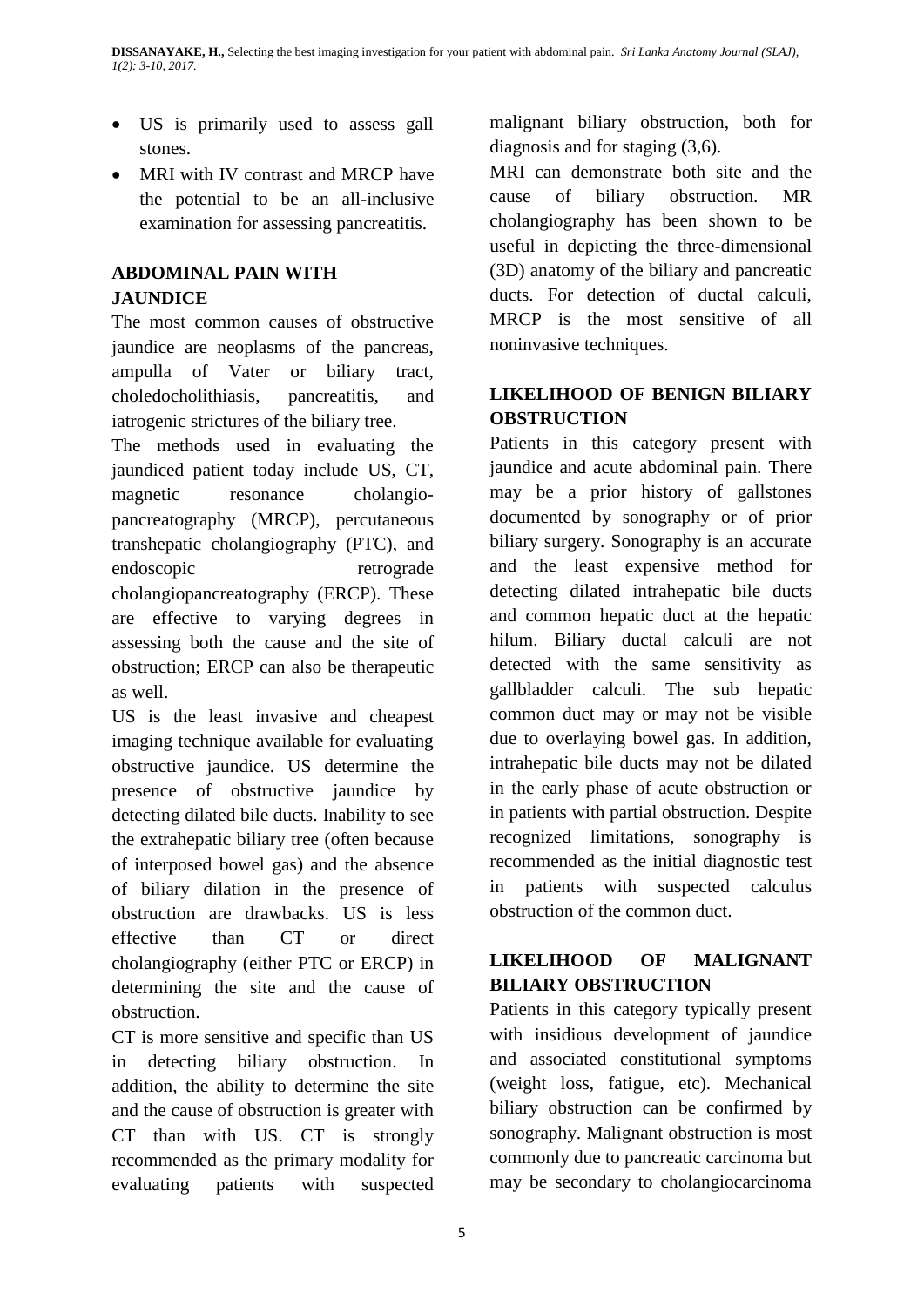of either proximal or distal duct or to periductal nodal compression. A contrastenhanced CT examination with multiplanar reformation has high sensitivity in lesion detection and in discriminating resectable and unresectable tumour including important information in tumor staging, tumor contiguity or invasion of the superior mesenteric and portal vein, peripancreatic tumor extension, regional adenopathy and hepatic metastases (6,8).

MRI and MRCP are also accurate in tumor detection and staging.

CT is generally more available and more frequently used, while MRI/MRCP reserved for patients with contraindications to CT.

In summary, the diagnostic approach for adults presenting with jaundice depends to a large extent on whether

- a) the jaundice is obstructive or non obstructive;
- b) the most likely cause, benign or malignant;
- c) the patient is an operative candidate, once the diagnosis is made.
- d) Lastly, the availability of each modality and the expertise with which it is offered.

# **RIGHT LOWER QUADRANT PAIN – SUSPECTED APPENDICITIS**

Both CT and US may be effective in detecting suspected appendicitis and alternative etiologies of right lower quadrant abdominal pain.

CT is the most accurate study for evaluating patients without a clear clinical diagnosis of acute appendicitis.

The use of CT to evaluate appendicitis has shown to decrease overall cost and has decrease the negative appendectomy rate  $(3,10)$ .

Several factors are unique in children, including increased radiosensitivity to ionizing radiation and smaller body size and less body fat, favoring initial use of US.



**Figure 2: Axial CT images of a patient clinically suspected of having acute appendicitis. CT scan obtained after intravenous and rectal contrast material administration shows appendicitis: a distended appendix with thickened wall (arrow) and surrounding infiltration. Bbladder, C-.cecum. Appendicitis was confirmed at surgery and histopathologic analysis (6).**

#### **RIGHT UPPER QUADRANT PAIN**

US is the usual initial imaging investigation of choice for patients with right upper quadrant pain, suspected acute cholecystitis (AC), for variety of reasonsavailability, lack of ionizing radiation, morphologic evaluation, confirmation of the presence or absence of gallstones, evaluation of intrahepatic and extrahepatic bile ducts, and identification or exclusion of alternative diagnoses. Complications of AC include gangrene, empyema and perforation can also be evaluated with US (1,4). Other clinical conditions that can simulate AC can present with acute right upper quadrant pain are chronic cholecystitis, peptic ulcer disease,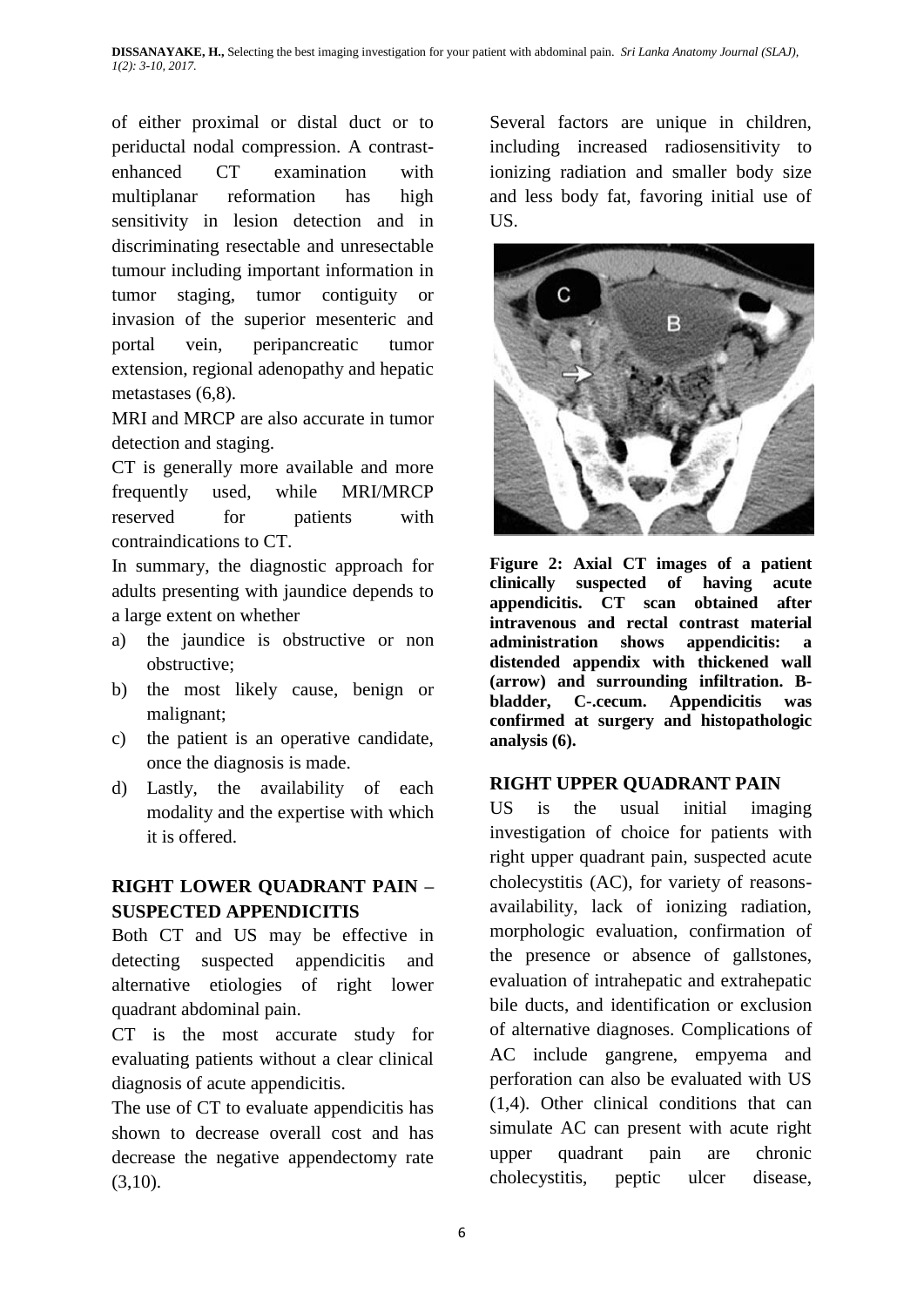pancreatitis, gastroenteritis, bowel obstruction and many others.



**Figure 3: US image of a patient with 4 day history of right upper quadrant pain, nausea, and vomiting shows a thickened gallbladder wall (arrowheads) and an obstructing gallstone (arrow) (6).**

If US is negative for AC and an alternative diagnosis is not identified, CT is the next preferred imaging examination for the identification of these disorders. Although not advocated as a primary imaging examination for acute right upper quadrant pain, in equivocal cases on US, CT can confirm or refute the diagnosis of AC and demonstrates complications of AC, including gangrene, gas formation, and perforation (8).

# **ACUTE ONSET FLANK PAIN – SUSPICIOUS OF RENAL STONE DISEASE**

In renal calculus disease, treating physician wants to know the size of the calculus, location and its effect on renal function.

Patients with suspected diagnosis of renal colic have traditionally been evaluated with urinalysis, abdominal radiography of the kidney- ureter - bladder (X-ray KUB), or intravenous urography (IVU). More recently, US, and CT have been used.

Radiography of the abdomen may be sufficient to diagnose urolithiasis in patients with known stone disease. The sensitivity of the X-ray KUB for diagnosing urolithiasis in other patients is poor.

Since the introduction of the use of helical (spiral) Non Contrast CT (NCCT) it is confirmed to be the study with the highest sensitivity and specificity for urolithiasis. Virtually all stones are radio-opaque, and stone size can be measured accurately in cross-section, aiding in predicting outcome. Stone location, accurately depicted by NCCT, has also been associated with spontaneous stone passage rates, with the more proximal stones having a higher need for intervention  $(11,12)$ .



**Figure 4: Ureteric stone in a patient who presented with acute left flank pain. Axial unenhanced CT scan shows a 4mm stone in the left distal ureter (arrow) (11).**

Secondary signs such as ureteral dilatation and perinephric stranding allow CT to make the diagnosis of recent passage stone. NCCT is rapid and safer than IVU since it uses no contrast media.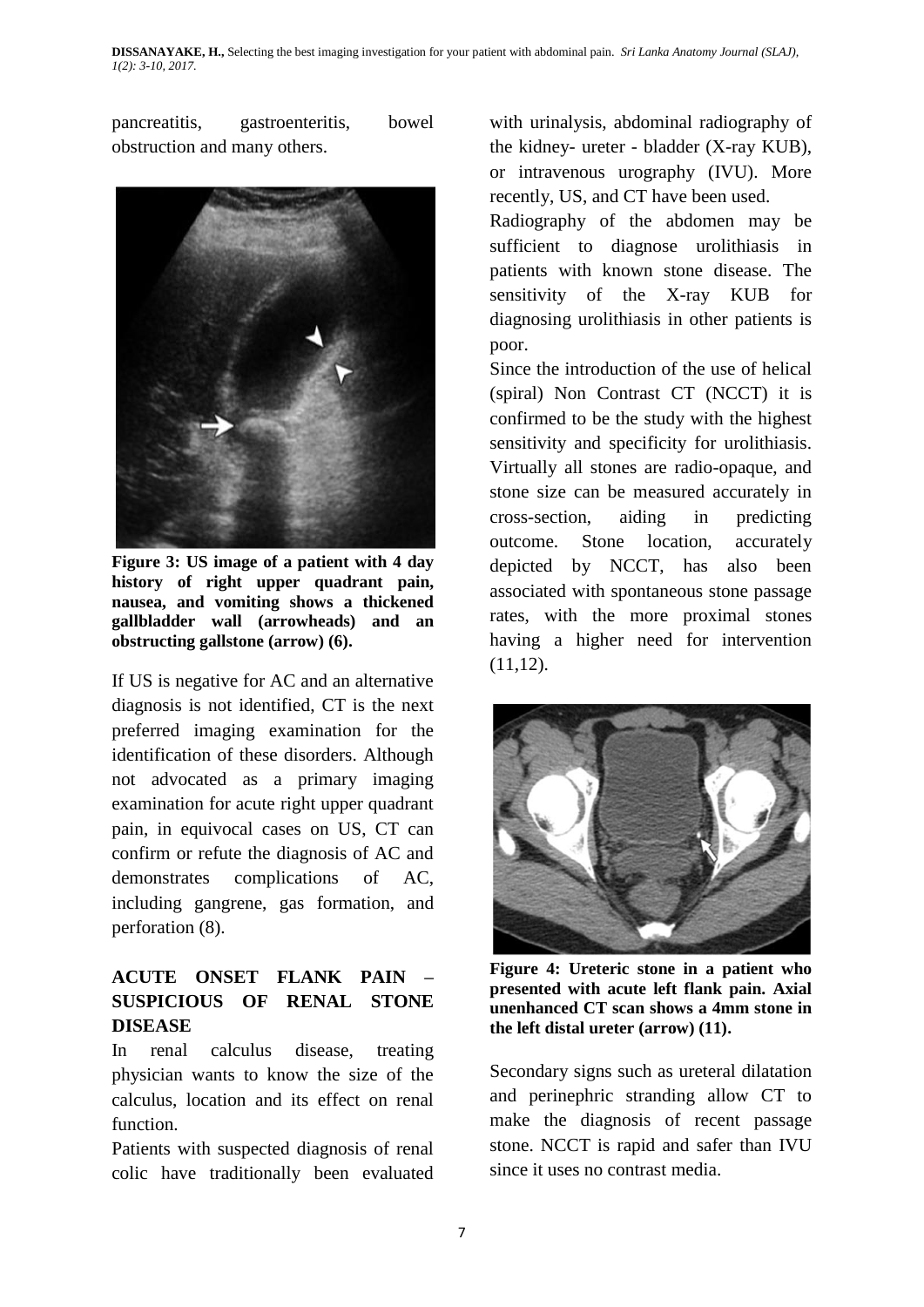If there is uncertainty about whether a calcific density represents a ureteral calculus or a phlebolith at NCCT, intravenous contrast can be administered and excretory phase images obtained for definitive diagnosis.



**Figure 5: Axial CT scan without intravenous contrast shows a calculus in the left mid ureter (arrow).**

US is a safe, noninvasive imaging modality that can be used to study the urinary tract effectively. The diagnosis of obstructive urinary tract calculi depends on identification of the offending calculus and concomitant pelvicaliectasis and ureterectasis extending to the obstructing site. Because it may take many hours for hydronephrosis and hydroureter to develop, US will miss some of the acute obstructions caused by a ureteral stone in patients who are not specifically hydrated for the study.

US has been found to be very sensitive for signs of obstruction (hydronephrosis, ureteral dilatation). However, the sensitivity of US as compared to NCCT for detecting renal calculi is quite low, and is especially poor for small stones (6).

US can also evaluate the presence and type of ureteral jet.

# **LEFT LOWER QUADRANT PAIN**

Appropriate imaging for patients with suspected diverticulitis (i.e., left lower quadrant pain) should address two major clinical questions:

- 1) what are the differential diagnostic possibilities in this clinical situation
- 2) what information is necessary to make a definitive management decision.

Some patients with acute diverticulitis may not require any imaging, notably those with typical symptoms of diverticulitis (e.g., left lower quadrant pain and tenderness, fever) or those who are diagnosed history of diverticulitis who present with clinical symptoms of recurrent disease. Some patients with diverticulitis require surgery because of associated abscesses, fistulas, obstruction, or perforation. As a result, there has been a trend toward greater use of radiologic imaging tests to confirm the diagnosis of diverticulitis, evaluate the extent of disease, and detect complications before treatment  $(6,10)$ .

CT is now widely advocated as the imaging test of choice for evaluating patients with suspected sigmoid diverticulitis because of its high sensitivity and specificity and its ability to diagnose other causes of left lower quadrant pain that mimic diverticulitis (eg, genitourinary and gynecologic abnormalities) that have a similar clinical presentation.

CT also has a major role in determining disease extent; this assessment is rarely possible with contrast enema.

A variety of contrast media have been used for CT to optimize the sensitivity and specificity of the examination, including oral, rectal and intravenous contrast agents.

Transabdominal US has limited use.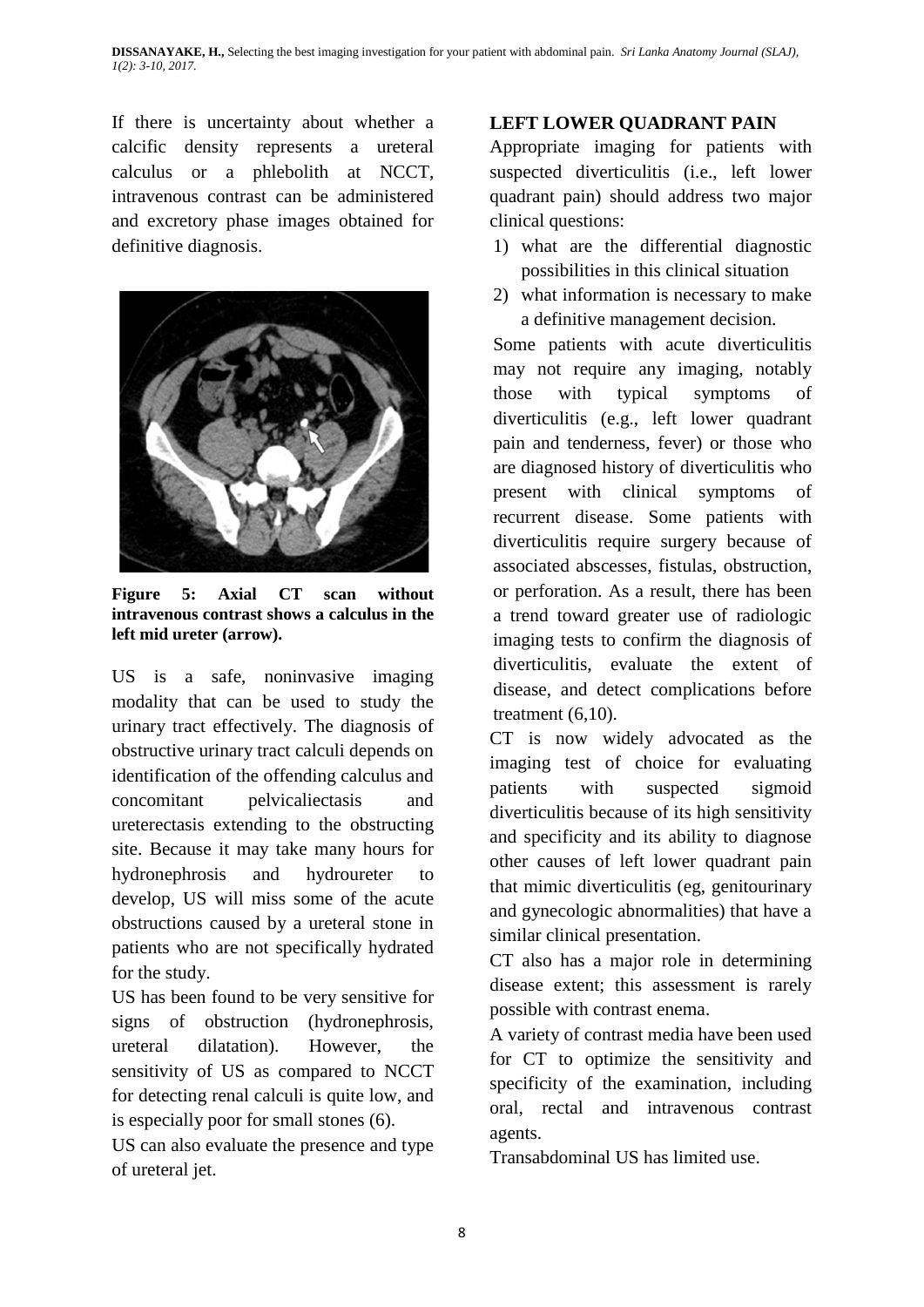Transvaginal US is particularly of value when left lower quadrant pain occurring in women of childbearing age. In this setting, gynecologic problems such as ectopic pregnancy and pelvic inflammatory disease are also important diagnostic considerations. US is therefore an excellent choice for the initial imaging of these patients, because it is more sensitive in detecting gynecologic abnormalities that cause left lower quadrant pain (6).

# **SUSPECTED SMALL BOWEL OBSTRUCTION**

There is no single generally accepted approach for evaluating patients with suspected small-bowel obstruction (SBO).

Radiography has been the traditional starting point for imaging evaluation of suspected SBO.

In such a setting, gastrointestinal contrast studies (small-bowel follow-through [SBFT], enteroclysis, and barium enema) are controversial due to problems like intravascular volume depletion, electrolyte imbalance, barium impaction etc (13).

CT is useful in suspected high-grade SBO in identifying the cause of obstruction. Patients with suspected high-grade obstruction may not require any oral contrast medium since the fluid in the bowel provides adequate contrast. Lowgrade obstruction is a relative "blind spot" for standard CT (7).

CT is very useful for detecting complications of bowel obstruction such as ischemia and strangulation. CT has been useful in effectively triaging patients into operative versus non operative treatment groups. In the pediatric age group, US have proven benefit in evaluating intussusceptions, midgut volvulus and other causes of SBO.

### **REFERENCES**

- 1. ACR Appropriateness Criteria, American College of Radiology. [http://www.acr.org/secondarymainmenuca](http://www.acr.org/secondarymainmenucategories/quality_safety/app_criteria.aspx) [tegories/quality\\_safety/app\\_criteria.aspx](http://www.acr.org/secondarymainmenucategories/quality_safety/app_criteria.aspx)
- 2. Diagnostic Imaging Pathways Requesting Imaging Investigations: General Principles – Government of Western Australia, Department of Health. [http://www.imagingpathways.health.wa.go](http://www.imagingpathways.health.wa.gov.au/includes/general/request.html) [v.au/includes/general/request.html](http://www.imagingpathways.health.wa.gov.au/includes/general/request.html)
- 3. Referral Guidelines for Imaging, Adapted by experts representing European radiology and nuclear medicine. In conjunction with the UK Royal Collage of Radiologists, Luxembourg: Office for Official Publications of the European Communities, 2001.
- 4. National Guidelines, Ministry of Healthcare & Nutrition, Sri Lanka.
- 5. Rosen MP, Sands DZ, Longmaid HE, et al. Impact of abdominal CT on the management of patients presenting to the emergency department with acute abdominal pain. *American Journal of Radiology* 2000; 174:1391-1396.
- 6. Stoker J, Randen AV, Lameris W et al. Imaging Patients with Acute Abdominal Pain. *Radiology* 2009: 232-35.
- 7. Gans SL, Stoker J, Boermeester MA, Plain abdominal radiography in acute abdominal pain; past, present, and future: *International Journal of General Medicine* 2012: 5 525–533.
- 8. Federle MP. The acute abdomen: Computed tomography. *RadioGraphics* 1985; 307-322.
- 9. Abd El Bagi, ME Almutair BM, Alsolamy SJ, Imaging of non-traumatic acute abdominal pain in adults presenting to the emergency department. *Saudi Med J* 2016; 337-40.
- 10. Birnbaum BA, Jeffrey RB. CT and Sonographic Evaluation of Acute Right Lower Quadrent Abdominal Pain. *AJR*  1998; 170: 361-371.
- 11. Kambadakone AR, Eisner BH, Catalano OA, Sahani DV. New and Evolving Concepts in the Imaging and Management of Urolithiasis: Urologists' Perspective. *RadioGraphics* 2010; 30:603–623.